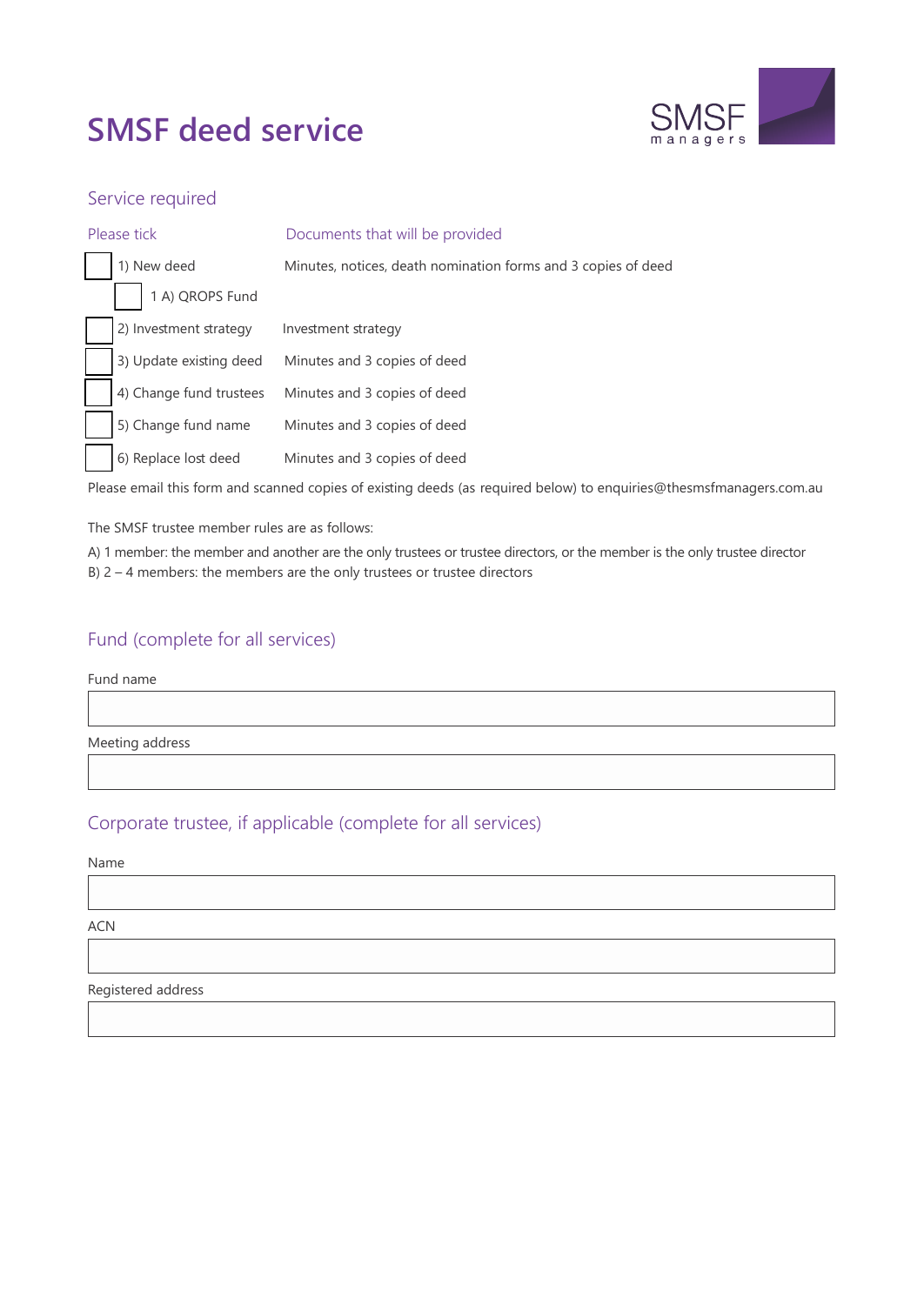# Members / Individual trustees / Directors (complete for all services)

| Name 1          |            |                                          |
|-----------------|------------|------------------------------------------|
| Name:           |            |                                          |
|                 |            |                                          |
| Date of Birth:  |            | Place of Birth (city/Country):           |
| Address:        |            |                                          |
|                 |            |                                          |
|                 |            |                                          |
| Contact Number: |            | Tax file Number (TFN):                   |
|                 |            |                                          |
| Member          | Trustee    | Public Officer and Secretary<br>Director |
| Appointed       | Continuing | Retired<br>Deceased                      |
|                 |            |                                          |
| <b>Name 2</b>   |            |                                          |
| Name:           |            |                                          |
| Date of Birth:  |            | Place of Birth (city/Country):           |
|                 |            |                                          |
| Address:        |            |                                          |
|                 |            |                                          |
| Contact Number: |            | Tax file Number (TFN):                   |
|                 |            |                                          |
| Member          | Trustee    | Public Officer and Secretary<br>Director |
| Appointed       | Continuing | Deceased<br>Retired                      |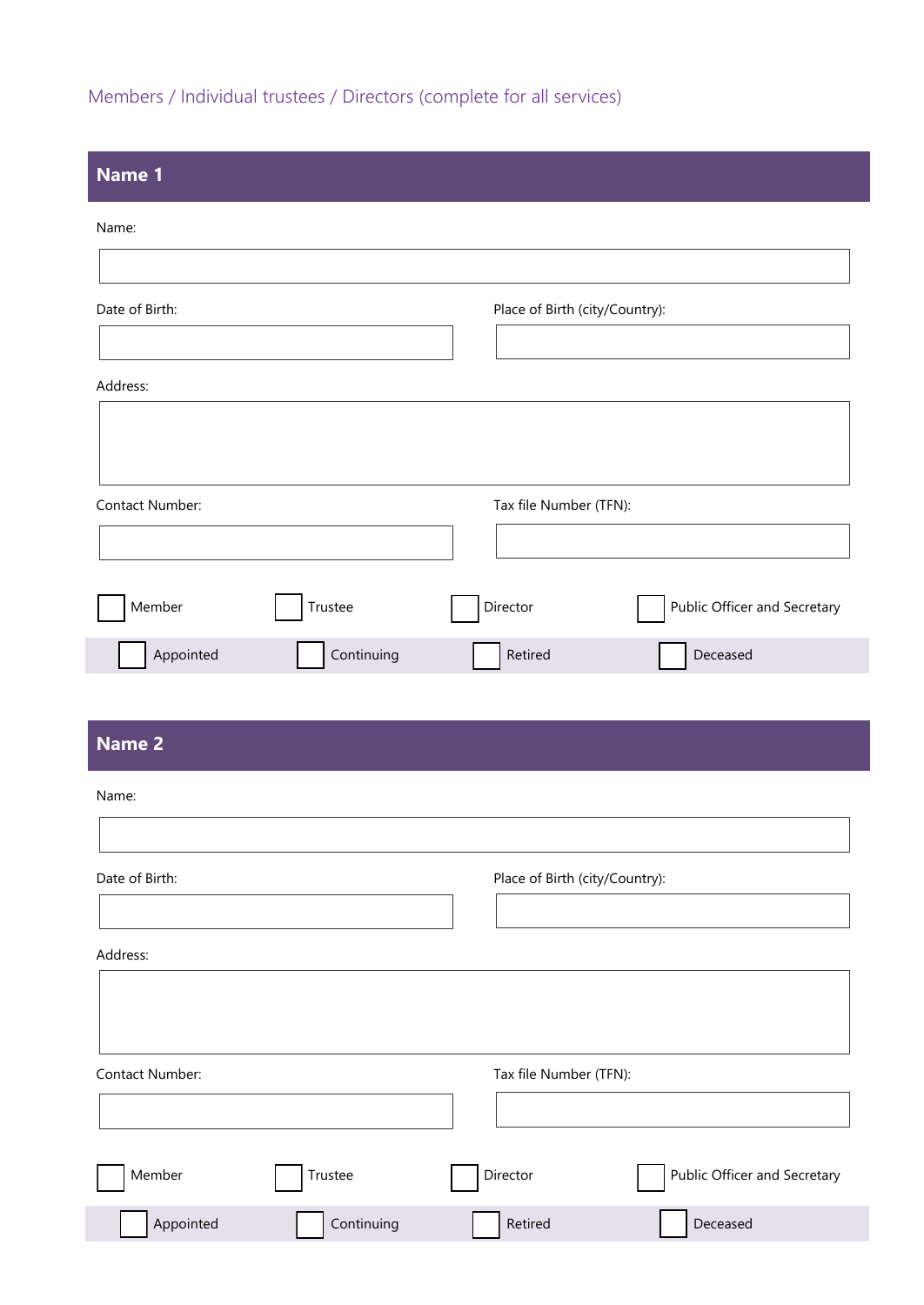### **Name 3**

#### Name:

| Date of Birth:  |         | Place of Birth (city/Country): |                              |
|-----------------|---------|--------------------------------|------------------------------|
| Address:        |         |                                |                              |
| Contact Number: |         | Tax file Number (TFN):         |                              |
|                 |         |                                |                              |
|                 |         |                                |                              |
| Member          | Trustee | Director                       | Public Officer and Secretary |

# **Name 4**

| Name:           |            |                                |                              |
|-----------------|------------|--------------------------------|------------------------------|
| Date of Birth:  |            | Place of Birth (city/Country): |                              |
| Address:        |            |                                |                              |
| Contact Number: |            | Tax file Number (TFN):         |                              |
|                 |            |                                |                              |
| Member          | Trustee    | Director                       | Public Officer and Secretary |
| Appointed       | Continuing | Retired                        | Deceased                     |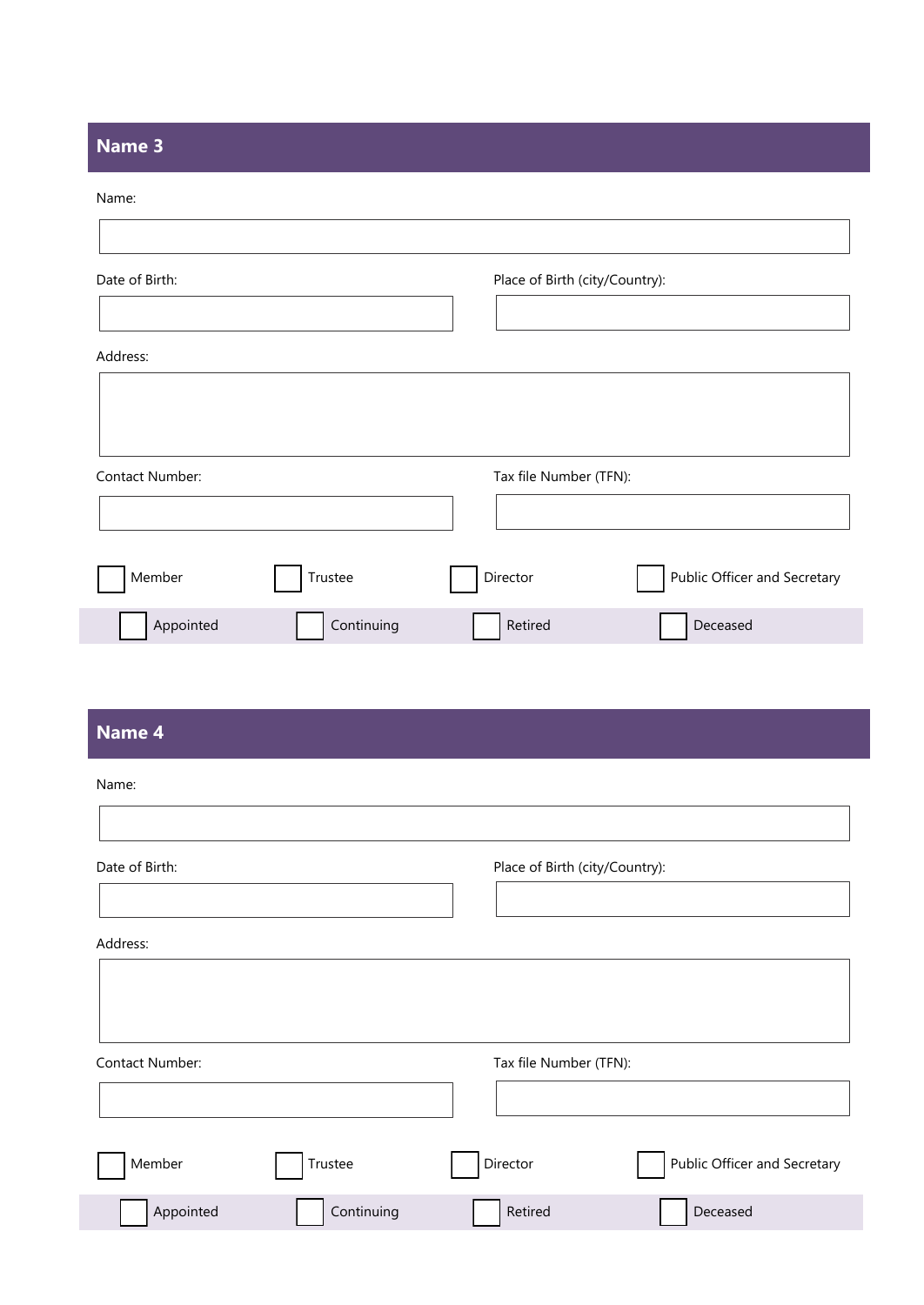## **Name 5**

|  | m נ |  |
|--|-----|--|

| Date of Birth:  |            | Place of Birth (city/Country):           |  |
|-----------------|------------|------------------------------------------|--|
| Address:        |            |                                          |  |
| Contact Number: |            | Tax file Number (TFN):                   |  |
| Member          | Trustee    | Public Officer and Secretary<br>Director |  |
| Appointed       | Continuing | Deceased<br>Retired                      |  |
| Name 6          |            |                                          |  |
| Name:           |            |                                          |  |
|                 |            |                                          |  |
| Date of Birth:  |            | Place of Birth (city/Country):           |  |
| Address:        |            |                                          |  |

Contact Number: Tax file Number (TFN):

| Member    | Trustee    | Director | Public Officer and Secretary |
|-----------|------------|----------|------------------------------|
| Appointed | Continuing | Retired  | Deceased                     |